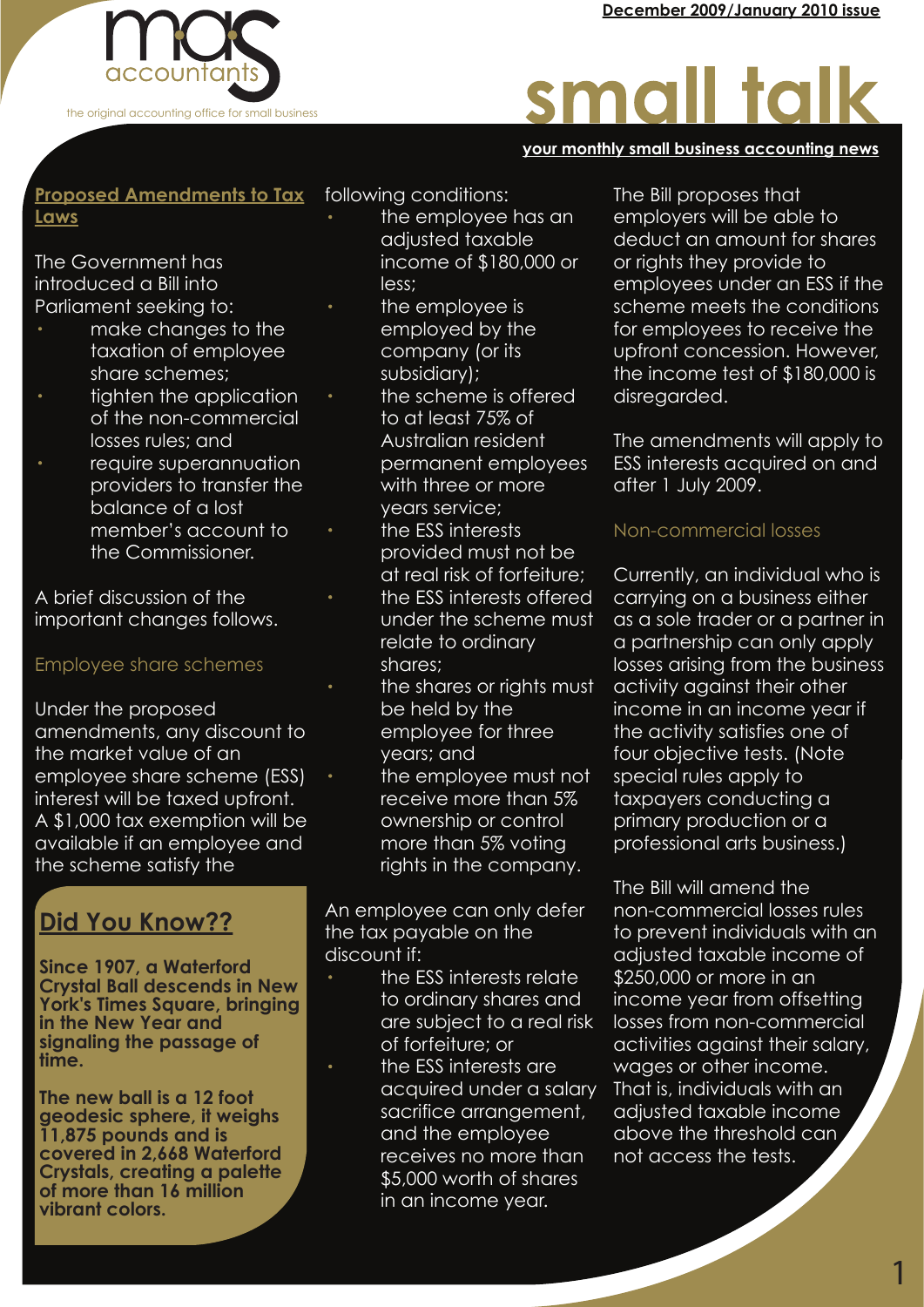

# small talk

**your monthly small business accounting news your monthly small business accounting news your monthly small business accounting news**

However, an individual can apply to the Commissioner to exercise the discretion not to apply the non-commercial losses rules.

The proposed amendments will apply to the 2009/10 and later income years.

#### **Collapsed MIS's and Tax Consequences for Investors**

The Tax Office has released four draft taxation determinations which set out the Commissioner's preliminary views on the tax consequences for investors with interests in collapsed managed investment schemes (MIS's).

Broadly, the tax consequences are:

- · a failure to plant trees intended to be established under a forestry MIS does not affect the timing of deductions for expenditure on seasonally dependent agronomic activities (eg tending seedlings prior to planting) where the requirements of the general deduction provisions and the prepayment rules relating to expenditure have previously been satisfied;
	- a failure to plant all trees intended to be established under a forestry MIS means that

 an amount cannot be deducted under the forestry MIS provisions; · a deduction is not allowed under the forestry MIS provisions where a CGT event happens in relation to a participant's interest in a forestry scheme within four years after the end of the income year in which the participant first pays an amount under the scheme; and a deduction will not remain allowable under the general deduction provisions where a CGT event happens in relation to a participant's interest in a forestry scheme within four years after the end of the income year in which the taxpayer first incurred expenditure under the agreement.

· *The Government has announced that the tax laws will be amended to ensure the four-year holding period rule for forestry MIS's cannot be failed for reasons genuinely outside investors' control.*

#### **GST Consequences and Partner Taking Goods for Private Use**

The Tax Office has also released a GST determination in which it states that when a partner takes goods held by

the partnership as trading stock for private or domestic use, there is a supply by the partnership to the partner that is related to the partnership's enterprise. The determination says a taxable supply by the partnership to the partner will arise if all the requirements for a taxable supply are satisfied. That is, the partnership will be required to remit GST on the supply to the Commissioner.

#### **Small Business Benchmarks**

The Tax Office has released a range of benchmarks, known as the small business benchmarks, to assist business owners in assessing their business performance.

Two types of benchmarks for small businesses have been developed by the Tax Office:

· performance benchmarks, which are based on information small businesses report on income tax returns and business activity statements; and · input benchmarks, which are based on information industry participants and trade associations provide to the Tax Office.

The benchmarks are grouped into categories based on the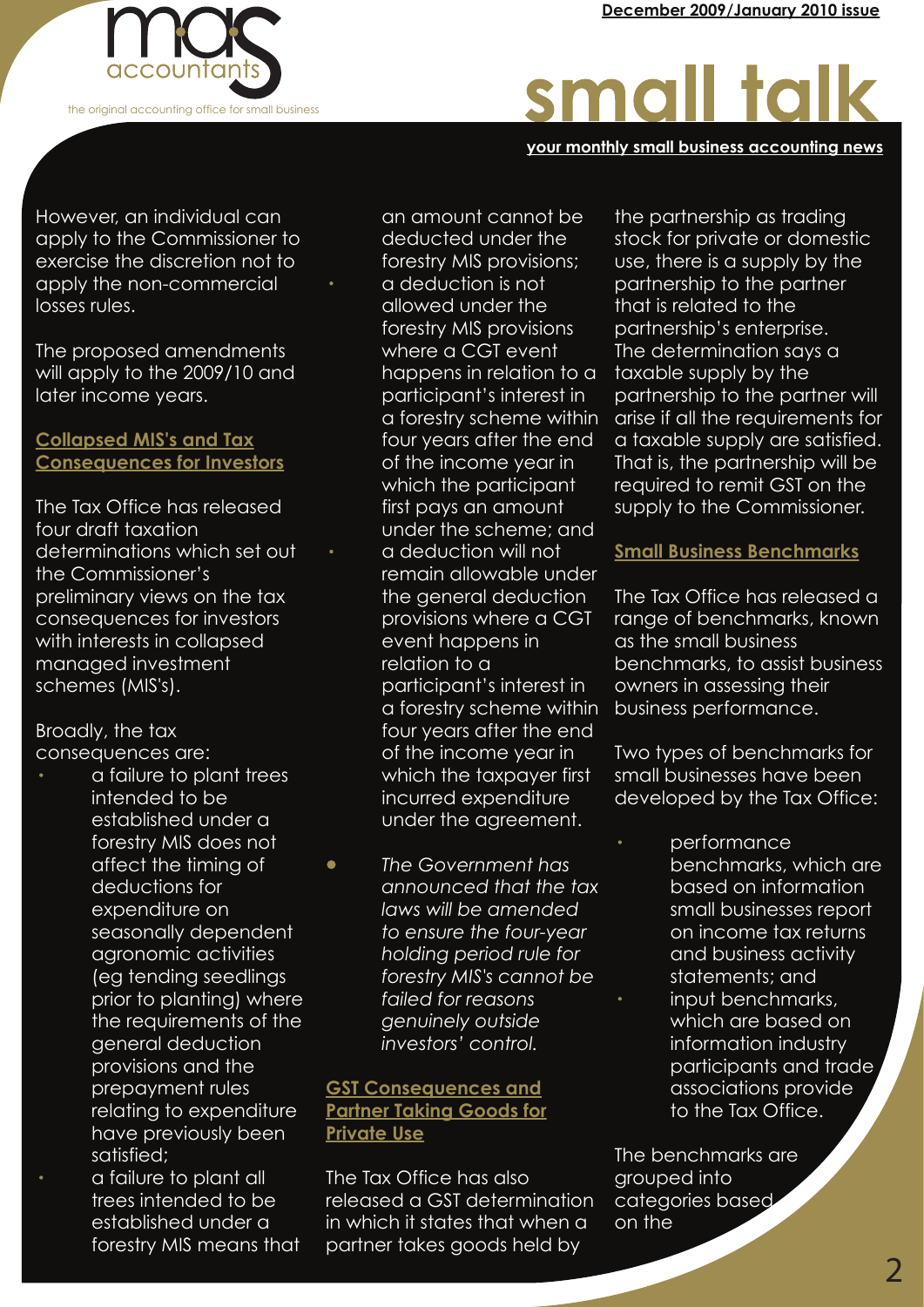

## small talk

#### **your monthly small business accounting news your monthly small business accounting news your monthly small business accounting news**

business industry codes. These categories include:

- manufacturing;
- construction:
- retail trade;
- · accommodation and food services;
- · transport, postal and warehousing;
- rental, hiring and real estate services;
- · administrative and support services; and
- personal services.

The Tax Office says that where businesses do not report within the ranges of the benchmarks, it may be an indication a business is not recording and paying tax on all of their transactions.

#### **Superannuation Clearing House Service**

The Government has announced a superannuation clearing house service will be available to small businesses from July 2010, at no cost.

Small businesses can forward their employees' superannuation contributions to the clearing house for processing. In addition, employers will fulfil their superannuation guarantee obligations when payments of the correct amounts are made to the clearing house.

Registration for the service will commence from May 2010.

#### **The Art of Delegation**

Wow! Christmas decorations in October! What's next, Easter Eggs in January! How many of us feel that time is flying by and we are struggling to get everything done in our schedules, but to no avail.



Well don't panic your not the only ones. It certainly does not help, when everything is marketed at you months in

advance by retailers, making you feel that you are running out of time. "Don't bother trying to buy swimming costumes now, because all the winter lines are just coming out.

Perhaps I have exaggerated a little, but that is how I feel sometimes. "Never enough time in the day syndrome is what I call it.

I get caught up in every little matter that crosses my desk, or my mind for that matter, instead of dealing with the matters that I can accomplish. What I mean is, I try to control every part of my life, which in turn requires a degree of my daily attention, and which in turn takes up small chunks of my day, until....well, you know what I mean.

When I was younger, and full of energy, I could keep up with the constant demands of staying in full control, but as I age, I am finding it difficult to keep up. To be fair though, as I have aged,t my "life" has grown as well, and when you have a wife, children, business and friends, house hold chores and the payment of bills, it really is a great deal of things to deal with. Now, being in control is a wonderful thing, but the feeling of losing control, in my opinion, is not. This invariably creates stress…and I mean the bad kind….which can affect your health, mental outlook and your overall performance in your business ventures.

So what can we do about this?

Try this, and see it if helps. Try to delegate some of these responsibilities to the capable people around you. Have trust in others to achieve the job, if not entirely to your satisfaction, at least to the best that you can expect. Keep the work that you know you can achieve in a reasonable amount of time, and use others to the best of their abilities, to achieve the other tasks and report back to you. In our office, we have receptionists, personal assistants, accountants and principals. All of our staff has various roles to fulfill, but all are more capable than their titles may indicate. The accountants often delegate information gathering to me, so that they can continue to process work, instead of waiting on the phone. As a team, the work is free flowing, but as an individual the constant pressures of deadlines, various interruptions causing loss of clarity, focus, and stop-start work days, invariably reduces the output.

As individuals, we try to delegate work, but even many large companies have created a word for the pressures a company feels and how it delegates. They call it "outsourcing". In order to fulfill a good deal more work, they "delegate" or "outsource", some of what they do worse, so that they can focus on what they do best. By doing so, they achieve more and quite often, make better margins, because they know what the outsourcing will cost and they factor this into the earnings calculations.

So the next time you are suffering from the "Not enough time in the day" syndrome, think about your list of jobs and get some help with the ones that you do not enjoy and are not best at, and deal with the ones you can achieve without stress.